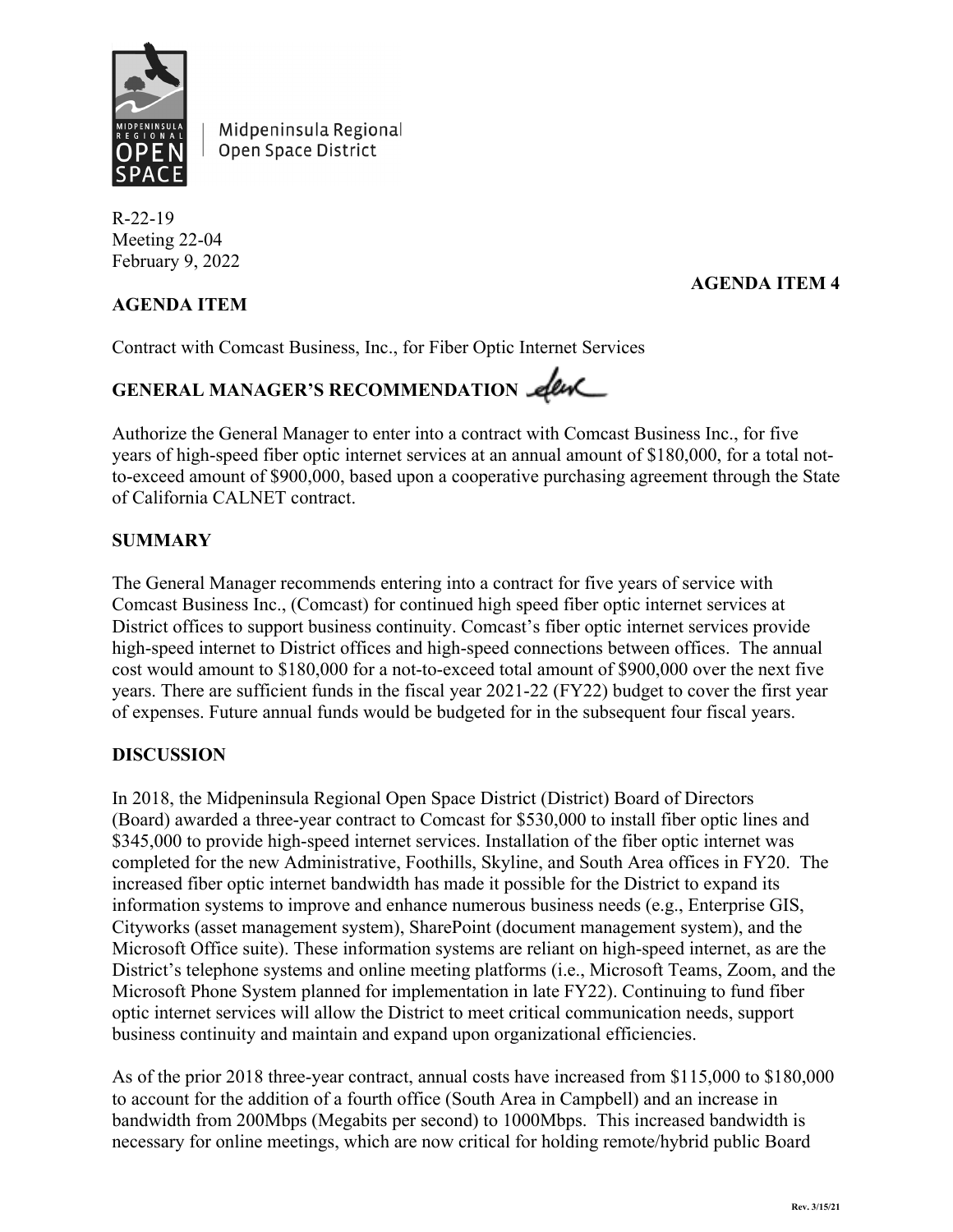and Committee meetings and for District staff to conduct their work with partner agencies, vendors, contractors, remote workers, and attend trainings.

Pricing for the recommended contract is derived from the State of California CALNET Contract. The California Department of Technology (CDT) service offerings available through the CALNET Contract are designed to meet State agency purchasing requirements and are available to qualified non-state agencies, including special districts like the District. Section IV.C of Board Policy 3.03*, Public Contract Bidding, Vendor and Professional Consultant Selection, and Purchasing Policy* provides that the District may "join in cooperative purchasing agreements with other public agencies (e.g., the State of California, counties, cities, schools, or other special districts) to purchase goods or services at a price established by that agency through a competitive bidding process."

# **FISCAL IMPACT**

The FY22 budget contains sufficient funds to cover the cost of the contract through June. Funds for future fiscal years will be recommended as a part of the annual Budget and Action Plan process. Annual fees are based on State of California CALNET five-year contract pricing.

| <b>Agreement Year</b> | <b>Fiscal Year</b> | <b>Annual Cost</b> |
|-----------------------|--------------------|--------------------|
| Year 1                | <b>FY22</b>        | \$180,000          |
| Year 2                | <b>FY23</b>        | \$180,000          |
| Year 3                | <b>FY24</b>        | \$180,000          |
| Year 4                | <b>FY25</b>        | \$180,000          |
| Year 5                | <b>FY26</b>        | \$180,000          |
|                       | <b>Total Costs</b> | \$900,000          |

# **PRIOR BOARD AND COMMITTEE REVIEW**

On April 25, 2018, the Board of Directors approved the General Manager's recommendation to enter into a prior three-year contract with Comcast for fiber optic installation and internet services for a total not-to-exceed amount of \$875,000. [\(R-18-40,](https://www.openspace.org/sites/default/files/20180425_ComcastFiberLineConstruction_R-18-40.pdf) [Meeting Minutes\)](https://www.openspace.org/sites/default/files/20180425_BOD_Minutes_APPROVED.pdf)

## **PUBLIC NOTICE**

Public notice was provided as required by the Brown Act.

## **CEQA COMPLIANCE**

This item is not a project subject to the California Environmental Quality Act.

## **NEXT STEPS**

Upon Board approval, the General Manager will execute the contract for Comcast fiber optic internet service.

Responsible Department Head: Casey Hiatt, IST Manager, Information Systems and Technology Department